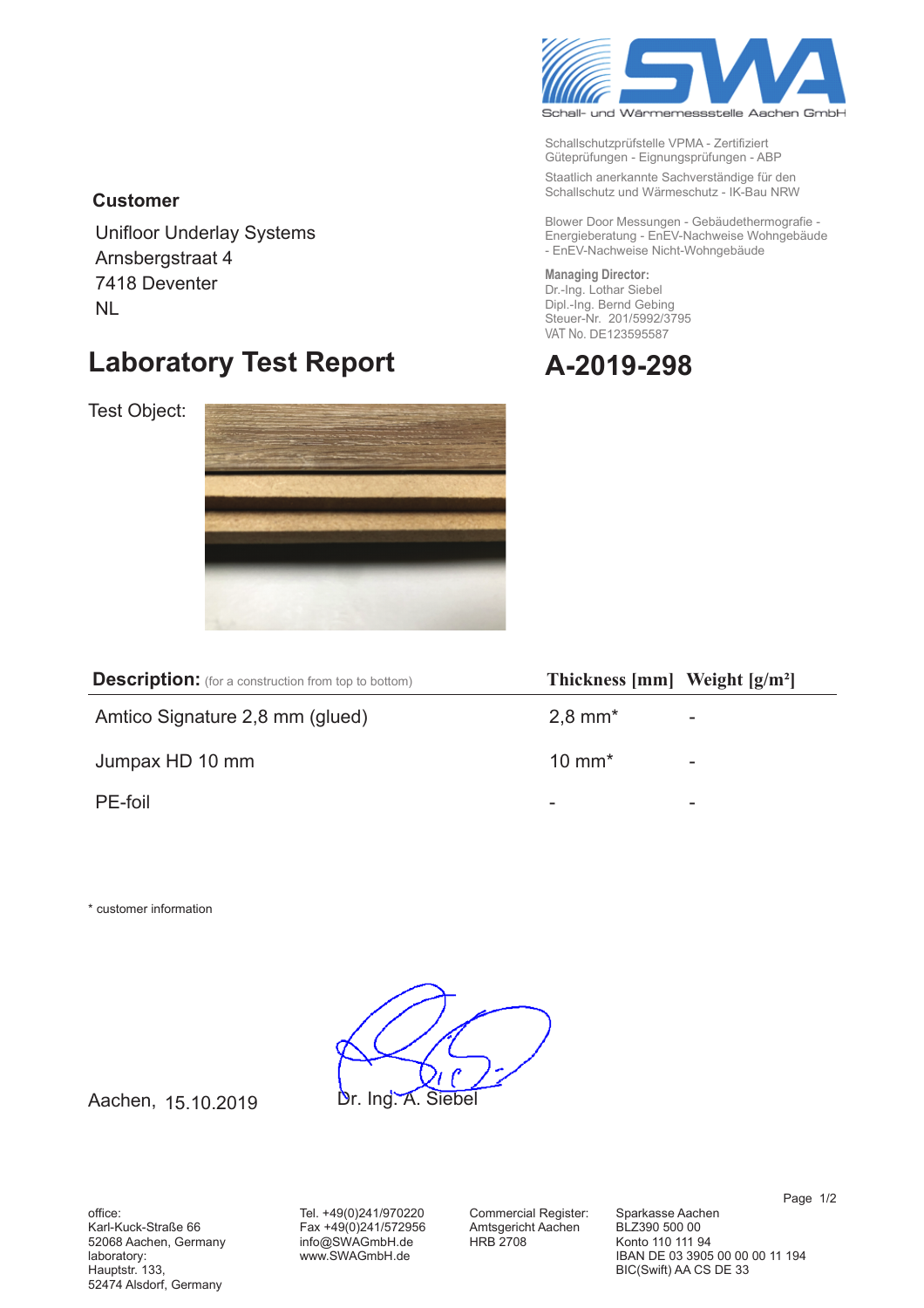

### Annexes:

| Test method:                                                                                              |      | Evaluation:                                                  |    |
|-----------------------------------------------------------------------------------------------------------|------|--------------------------------------------------------------|----|
| <b>SA</b> - sound absorption in reverbation rooms<br>DIN EN ISO 354:2003-12<br>$(1 \text{ pages})$        |      | $\alpha_w$ according to DIN EN ISO 11654:1997-07 (1 p.)      |    |
|                                                                                                           |      | <b>DLα</b> according to DIN EN 1793-1:2017-07 (1 p.)         |    |
|                                                                                                           |      | <b>NRC</b> according to ASTM C 423:2017 (1 p.)               |    |
| <b>TS</b> - impact sound<br>DIN EN ISO 10140-1 / DIN EN ISO 10140-3<br>$(2$ pages)                        | IXII | $\Delta L_w$ according to DIN EN ISO 717-2:2013-06 (1 p.)    |    |
|                                                                                                           |      | $L_{n,w}$ according to DIN EN ISO 717-1:2013-06 (1 p.)       |    |
|                                                                                                           |      | $L_{i,F,max}$ acc. to DIN EN ISO 10140-5:2014-09 (1 p.)      |    |
|                                                                                                           |      | IIC according to ASTM E 989 (1 p.)                           |    |
|                                                                                                           |      | $\triangle$ IIC according to ASTM E 2179 / ASTM E 989 (1 p.) | IХ |
| $ GS -$ walking sound<br>DIN EN 16205:2018-05                                                             |      | $L_{n, walk, A}$ acc. to DIN EN 16205:2018-05 (1 p.)         |    |
| $(2 \text{ pages})$                                                                                       |      | <b>RWS</b> acc. to DIN EN 16205:2018-05, Annex E (1 p.)      |    |
| $LS -$ airborne sound insulation<br><b>DIN EN ISO 10140-2</b><br>$(2$ pages)                              |      | $R_W$ according to DIN EN ISO 717-1:2013-06 (1 p.)           |    |
| <b>IR</b> - sound absorption in impedance tubes<br>DIN EN 10534-1 / DIN EN 10534-2<br>$(1 \text{ pages})$ |      | $\alpha_s$ acc. to DIN EN 10534-1 / DIN EN 10534-2 (1 p.)    |    |

The test results ony relate to the behaviour of the tested samples. The test should only be pubished as fullversion. A shortend version can only be published with aprobal of the test laboratory.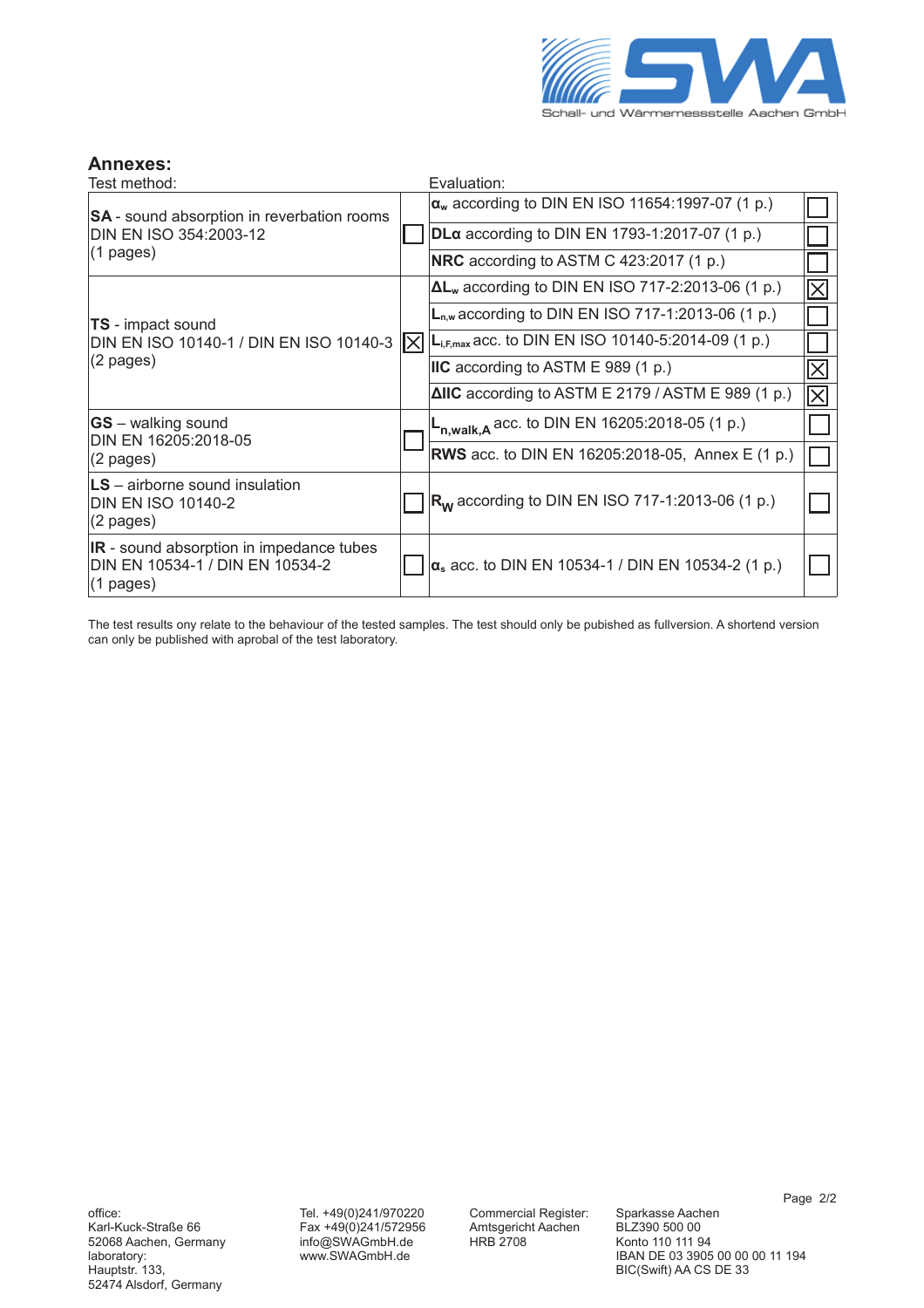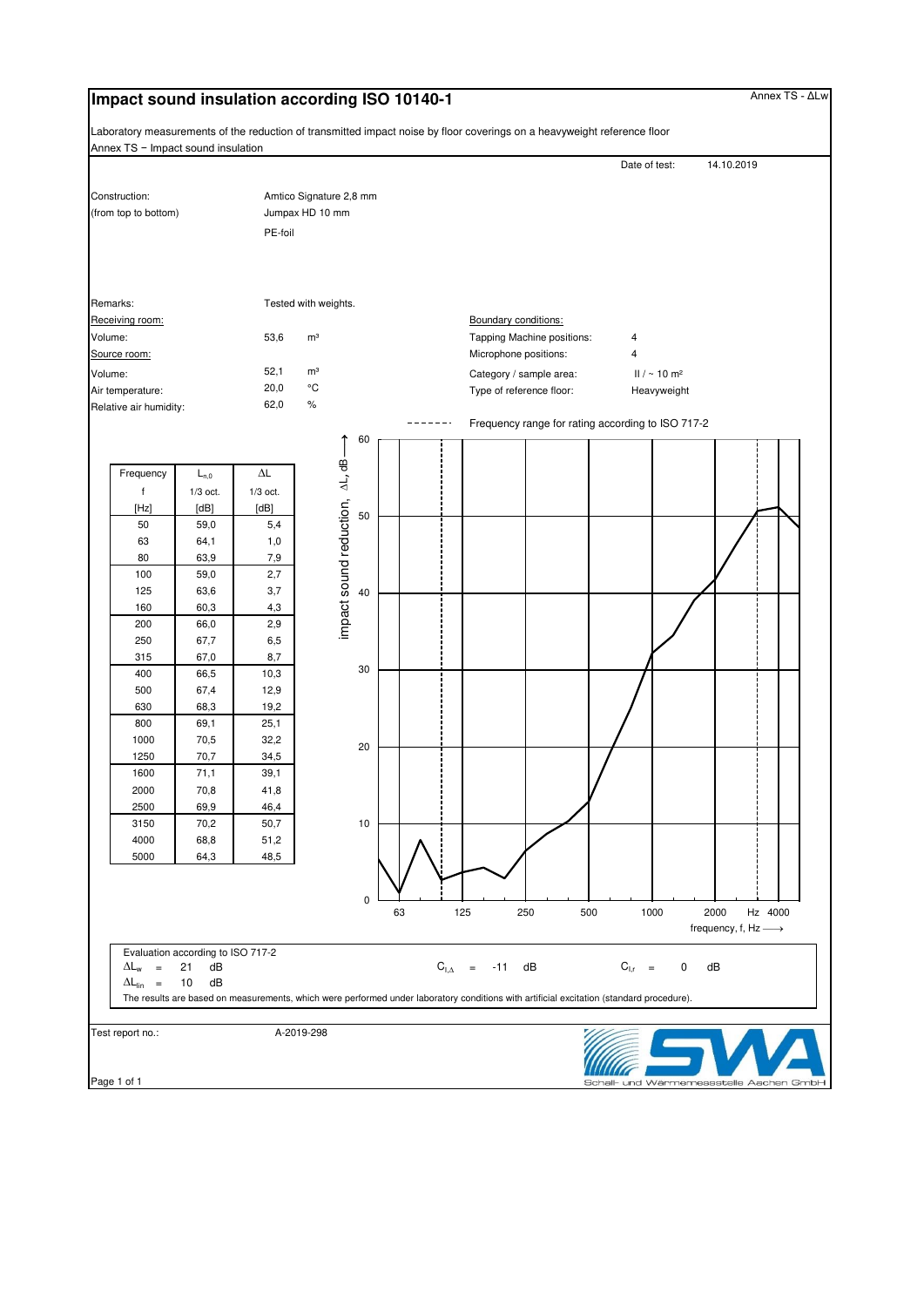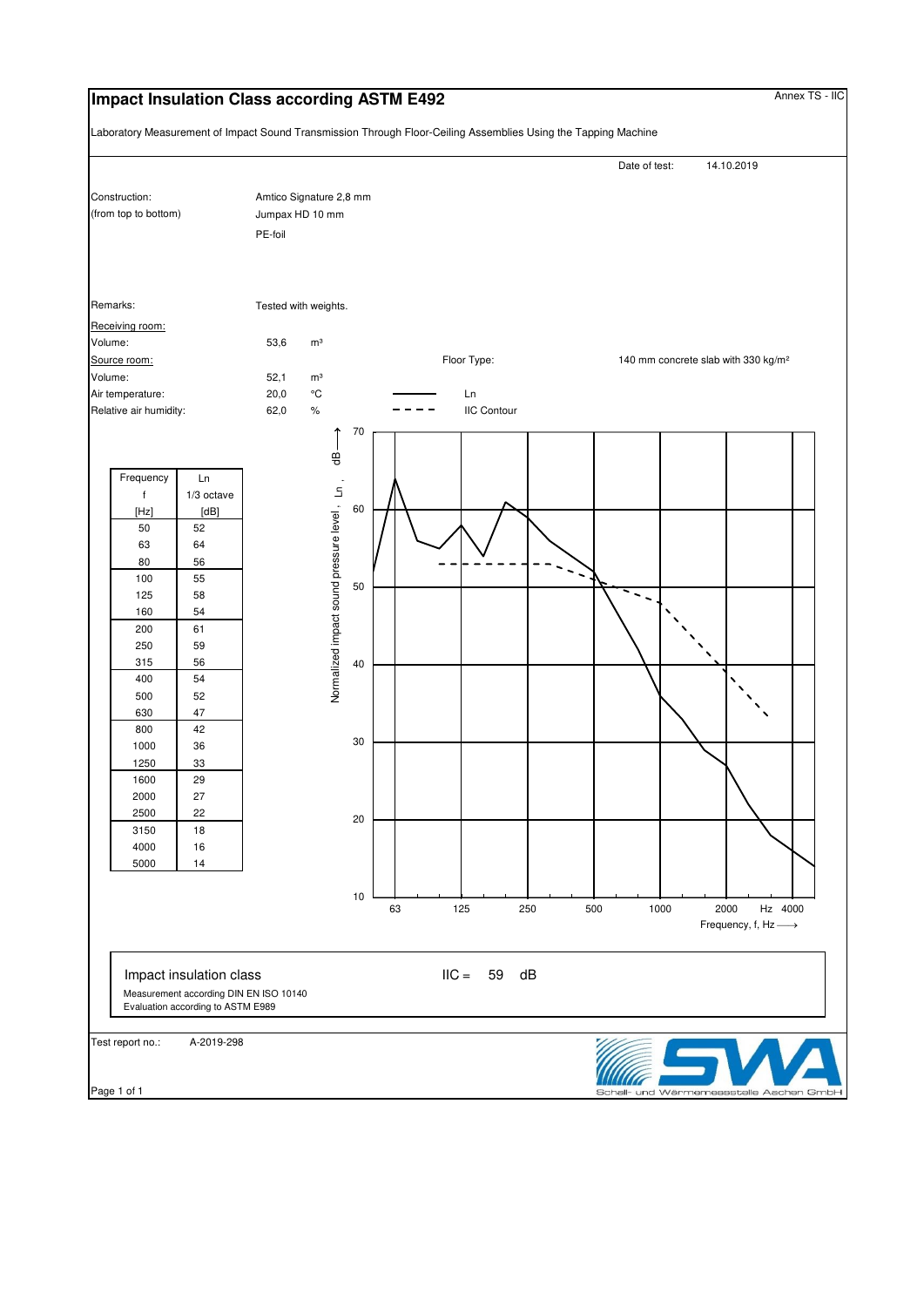### **Delta Impact Insulation Class according ASTM E 2179** Annex TS - ΔIIC

Laboratory Measurement of the Effectiveness of Floor Coverings in Reducing Impact Sound Transmission Through Concrete Floors

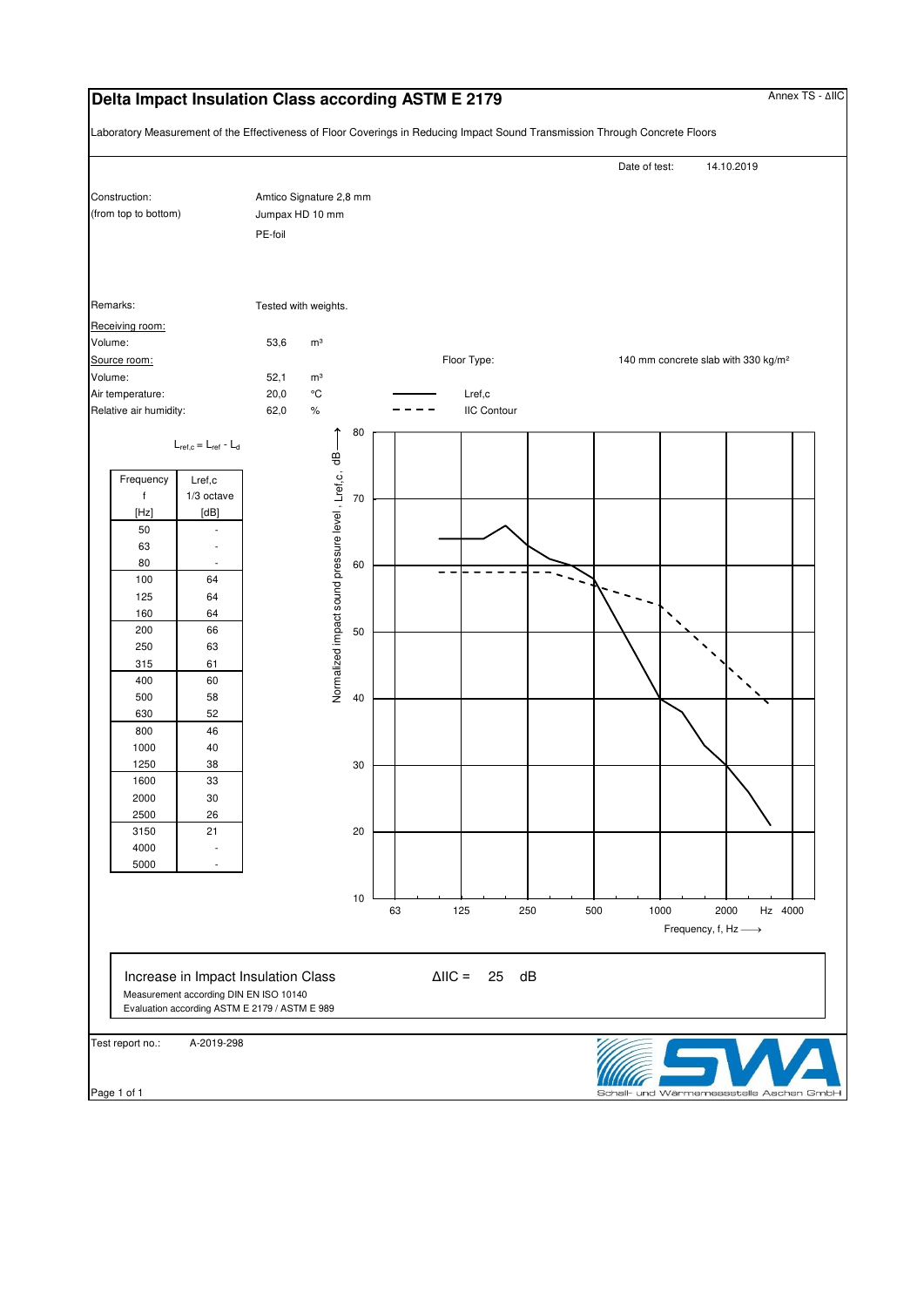

# General Annex TS for laboratory impact sound tests

### **1 Test stand description**

| Test rooms:                      | Laboratory of SWA GmbH, Hauptstraße 133, 52477 Alsdorf                                                                                                     |
|----------------------------------|------------------------------------------------------------------------------------------------------------------------------------------------------------|
| Sending room:<br>Receiving room: | 4,27 m x 4,45 m x 2,74 m; $V = 52,1$ m <sup>3</sup> (cubic, with diffusers)<br>3,95 m x 4,08 m x 3,33 m; $V = 53,6$ m <sup>3</sup> (cubic, with diffusers) |
| Reference ceiling:               | 4,27 m x 4,45 m; $S = 19$ m <sup>2</sup><br>14 cm concrete solid plate ceiling with an area-related mass m' $\approx$ 322 kg/m <sup>2</sup>                |
| Flanking walls:                  | lime sand brick walls with light weighting facing shells $(d = 12cm)$<br>with a medium area-related mass of m' $\approx$ 330 kg/m <sup>2</sup>             |

### **2 Analysis**

The impact sound levels generated by the standardized tapping machine are measured in the receiving room under a solid ceiling without and with a textile floor covering. From the measured values the reduction of impact sound pressure is calculated as follows:

 $\Delta L = L_{n,0} - L_n$  in dB

 $L_{n,0}$  = Impact sound level without floor covering in dB

 $L_n$  = Impact sound level with floor covering in dB

To determine the weighted impact sound reduction the applicable reference curve is shifted in 1 dB steps into the measured curve so that the sum of the most unfavorable deviations correspondents as close as possible to the value of 32 dB without exceeding this value.

The linear impact sound level ΔL<sub>lin</sub> you can calculate after the following equation:

 $\Delta L_{lin} = L_{n,r,0,w} + C_{l,r,0} - (L_{n,r,w} + C_{l,r}) = \Delta L_w + C_{l,\Delta}$ 

| $L_{n,r,w}$   | the calculated weighted norm impact sound level of the cover blanket with the blanket<br>edition to be checked is. |
|---------------|--------------------------------------------------------------------------------------------------------------------|
| $L_{n,r,0,w}$ | 78 dB, investigates $L_{n,r,0}$ to 4.3.1 DIN EN ISO 717-2 : 2013.                                                  |
| $C_{l,r}$     | Spectrum customization value.                                                                                      |
| $C_{I,r,0}$   | Spectrum customization value.                                                                                      |